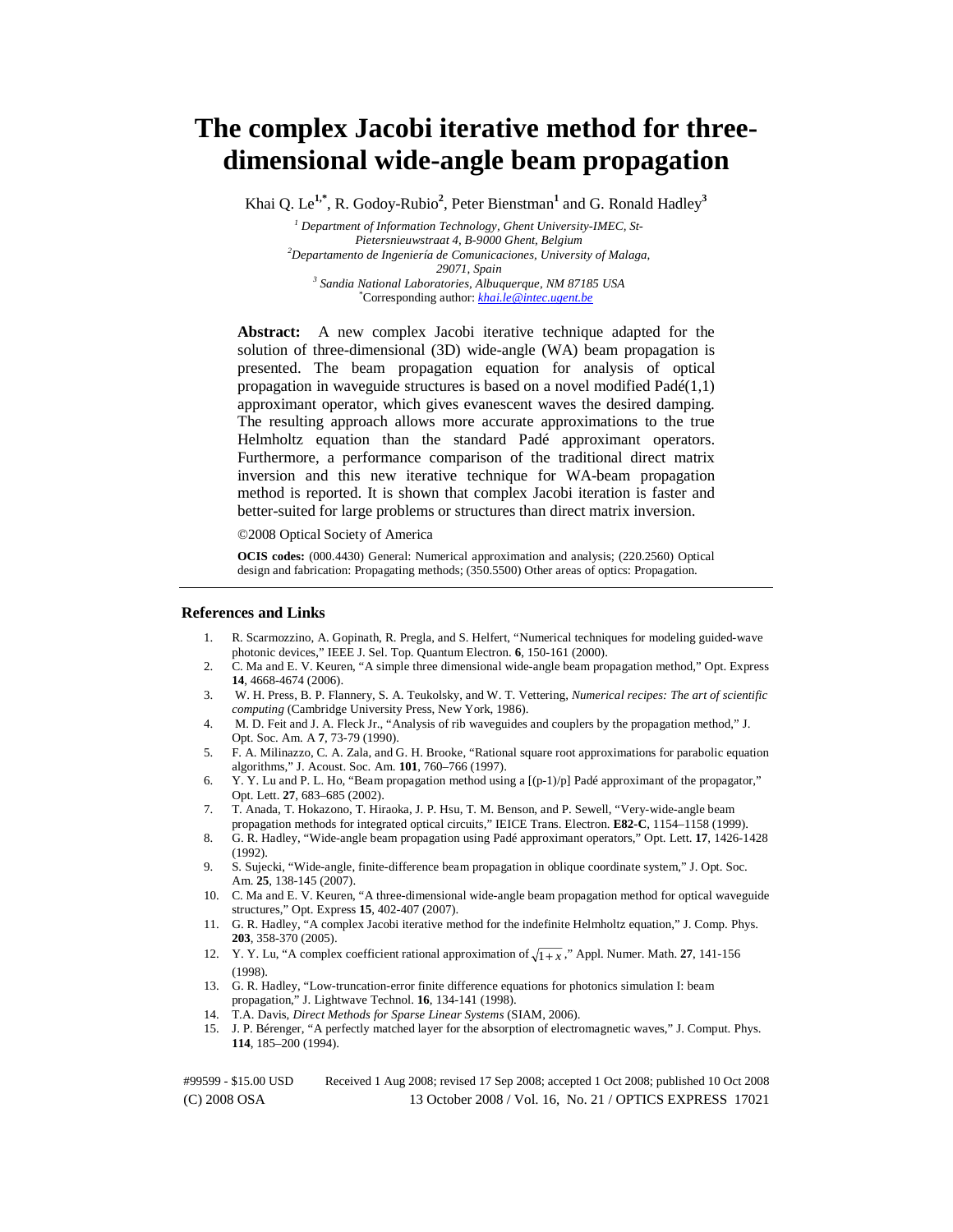- 16. P. Vandersteengen, B. Maes, P. Bienstman, and R. Baets, "Using the complex Jacobi method to simulate Kerr non-linear photonic components," Opt. Quantum Electron. **38**, 35-44 (2006).
- 17. Z. Ju, J. Fu and E. Feng, "A simple wide-angle beam-propagation method for integrated optics," Microwave Opt. Technol. Lett. **14**, 345-347 (1997).
- 18. P. C. Lee and E. Voges, "Three-dimensional semi-vectorial wide-angle beam propagation method," J. Lightwave Technol. **12**, 215–225 (1994)
- 19. Y. Tsuji, M. Koshiba, and T. Shiraishi, "Finite element beam propagation method for three-dimensional optical waveguide structures," J. Lightwave Technol. **15**, 1728-1734 (1997).
- 20. G. R. Hadley, "Multistep method for wide-angle beam propagation," Opt. Lett. **17**, 1743-1745 (1992).

#### **1. Introduction**

The beam propagation method (BPM) has become one of the most widely used techniques for the study of optical waveguide devices [1,2]. For the paraxial approximation or Fresnel equation used in BPM, this is usually accomplished by split-step methods, including the alternating-direction implicit (ADI) methods that are both fast and easy to implement [3]. However, the split-step schemes are only first-order-accurate in the step size, and a direct matrix inversion is required for acceptable accuracy if WA propagation is needed. Besides the limitation to paraxial beams, these methods also restrict the simulations to a low refractive index contrast ratio between the core and cladding of the waveguide [4]. Efforts have been taken to relax the limitations for WA simulations. Different treatments of WA-BPM based on the slowly varying envelope approximation have been developed, including the rational approximants of the square root operator [5], the one-way propagator [6], the exponential of the square root operator [7], and the Padé approximant operator [8], for rectangular coordinates as well as an oblique coordinate system [9]. The Padé-approximant-based WA-BPM is one of the most commonly used techniques for modeling optical waveguide structures. However, the method was originally limited to 2D structures due to the lack of efficient solvers. A 3D WA-BPM based on Hoekstra's scheme was recently developed using the efficient Thomas algorithm and the splitting of the 3D Fresnel wave equation into three 2D wave equations [2]. However, this may cause splitting errors. Recently, C. Ma et al. [10] presented a new 3D WA-BPM also based on Hoekstra's scheme that does not require the splitting of the Fresnel wave equation or the use of the ADI method. By using a technique for shifting the simulation window to reduce the dimension of the numerical equation and a threshold technique to further ensure its convergence, this approach shows accuracy and effectiveness. However, the resultant propagation scheme can be very slow if either the problem size is large or the structure or the boundary conditions are changing as the propagation proceeds, requiring frequent reinversions of the propagation matrix. Thus, it is imperative to find more efficient solution methods for 3D WA-BPM.

Recently, the complex Jacobi iterative method, a new iterative technique for solution of the indefinite Helmholtz equation, was introduced [11]. It is based on a complex generalization of the point relaxation technique proposed by Jacobi in 1845, and has been shown to converge at a rate dependent only upon the grid size and effective absorption coefficient. For beam propagation of wave profiles with a 2D cross section, the wide angle beam propagation equation can be recast in terms of a Helmholtz equation with source term, and the effective absorption coefficient appearing in this equation is high, leading to rapid convergence of the method. In this work we apply the complex Jacobi iterative (CJI) method for beam propagation and show it to be highly efficient for the solution of large problems, compared with existing techniques.

The beam propagation equation for analysis of optical propagation in waveguide structures is based on a modified  $Pad(1,1)$  approximant operator we propose here, which gives evanescent waves the desired damping. Our modified Padé approximant propagation operators allow more accurate approximation to the true Helmholtz equation and faster convergence when the CJI method is used for the modified Padé approximant-based WA-

<sup>#99599 - \$15.00</sup> USD Received 1 Aug 2008; revised 17 Sep 2008; accepted 1 Oct 2008; published 10 Oct 2008 (C) 2008 OSA 13 October 2008 / Vol. 16, No. 21 / OPTICS EXPRESS 17022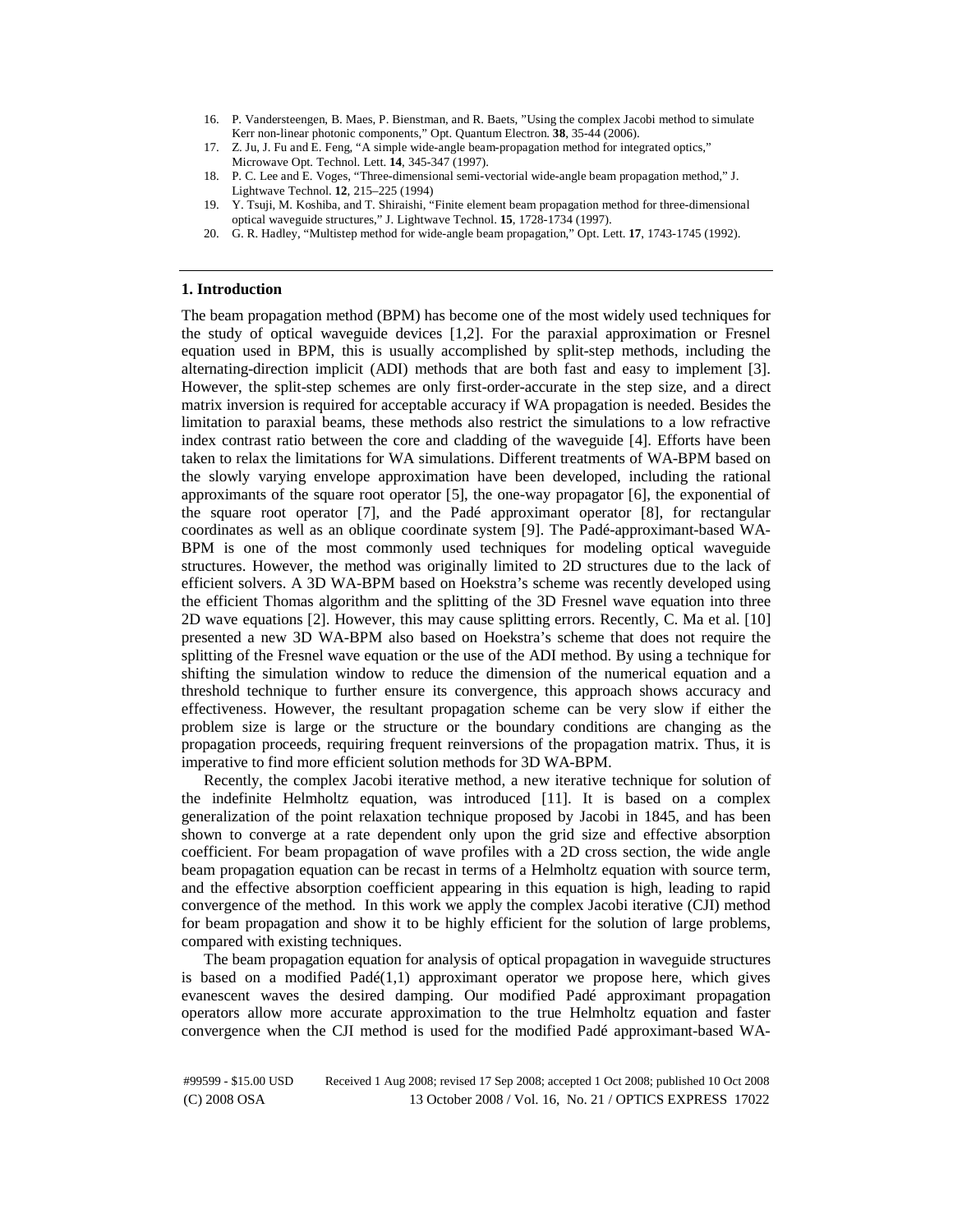BPM than those of the standard Padé approximant approach [8]. Furthermore, since the utility of the CJI technique depends mostly upon its execution speed in comparison with the direct matrix inversion (DMI) method, we also present several speed comparisons. Numerical implementations are carried out for both 2D and 3D optical waveguide structures. The rest of this paper is structured as follows: In Section 2, we will describe the novel modified Padé approximant operators. Next, WA-BPM formulations using the CJI and DMI methods are presented in Section 3. In Section 4, the investigation of convergence rate of CJI is discussed. In Section 5, the benchmark results performed by WA-BPM using CJI and DMI are presented followed by conclusions in Section 6.

### **2. Modified Padé approximant operators**

The scalar Helmholtz equation obtained by using the slowly varying envelope approximation is given by [8],

$$
\frac{\partial H}{\partial z} - \frac{i}{2k} \frac{\partial^2 H}{\partial z^2} = \frac{iP}{2k} H,
$$
\n(1)

where  $P = \nabla_{\perp}^2 + k_0^2 (n^2 - n_{ref}^2) = \frac{\sigma}{\Delta r^2} + \frac{\sigma}{\Delta r^2} + k_0^2 (n^2 - n_{ref}^2)$ 2 2  $P = \nabla_{\perp}^2 + k_0^2 (n^2 - n_{ref}^2) = \frac{\partial^2}{\partial x^2} + \frac{\partial^2}{\partial y^2} + k_0^2 (n^2 - n_{ref}^2)$  $=\nabla_{\perp}^2 + k_0^2 (n^2 - n_{ref}^2) = \frac{\partial^2}{\partial x^2} + \frac{\partial^2}{\partial y^2} + k_0^2 (n^2 - n_{ref}^2)$  with  $k = k_0 n_{ref}$ , *n* the refractive index

profile,  $n_{ref}$  the reference refractive index,  $k_0$  the vacuum wavevector.

We may formally rewrite Eq. (1) in the form

$$
\frac{\partial H}{\partial z} = i \frac{\frac{P}{2k}}{1 - \frac{i}{2k} \frac{\partial}{\partial z}} H.
$$
 (2)

Equation (2) suggests the recurrence relation

$$
\left. \frac{\partial}{\partial z} \right|_{n+1} = i \frac{\frac{P}{2k}}{1 - \frac{i}{2k} \frac{\partial}{\partial z} \Big|_{n}}.
$$
\n(3)

Hadley [8] proposed the rational approximation of WA beam propagation using Padé approximant operators with initial value of  $\frac{0}{2}$  = 0  $\frac{\partial}{\partial z}\Big|_0 =$ *z* . For  $\partial z\big|_2$  $\frac{\partial}{\partial s}$ , this gives us the well-known

Padé (1,1) approximant-based WA beam propagation formula as follows:

$$
\frac{\partial H}{\partial z} \approx i \frac{\frac{P}{2k}}{1 + \frac{P}{4k^2}} H.
$$
 (4)

If Eq. (4) is compared with a formal solution of Eq. (1) written in the well-known form.

$$
\frac{\partial H}{\partial z} = i(\sqrt{P + k^2} - k)H = ik(\sqrt{1 + X} - 1)H,\tag{5}
$$

where  $X = \frac{P}{k^2}$ , we obtain the approximation formula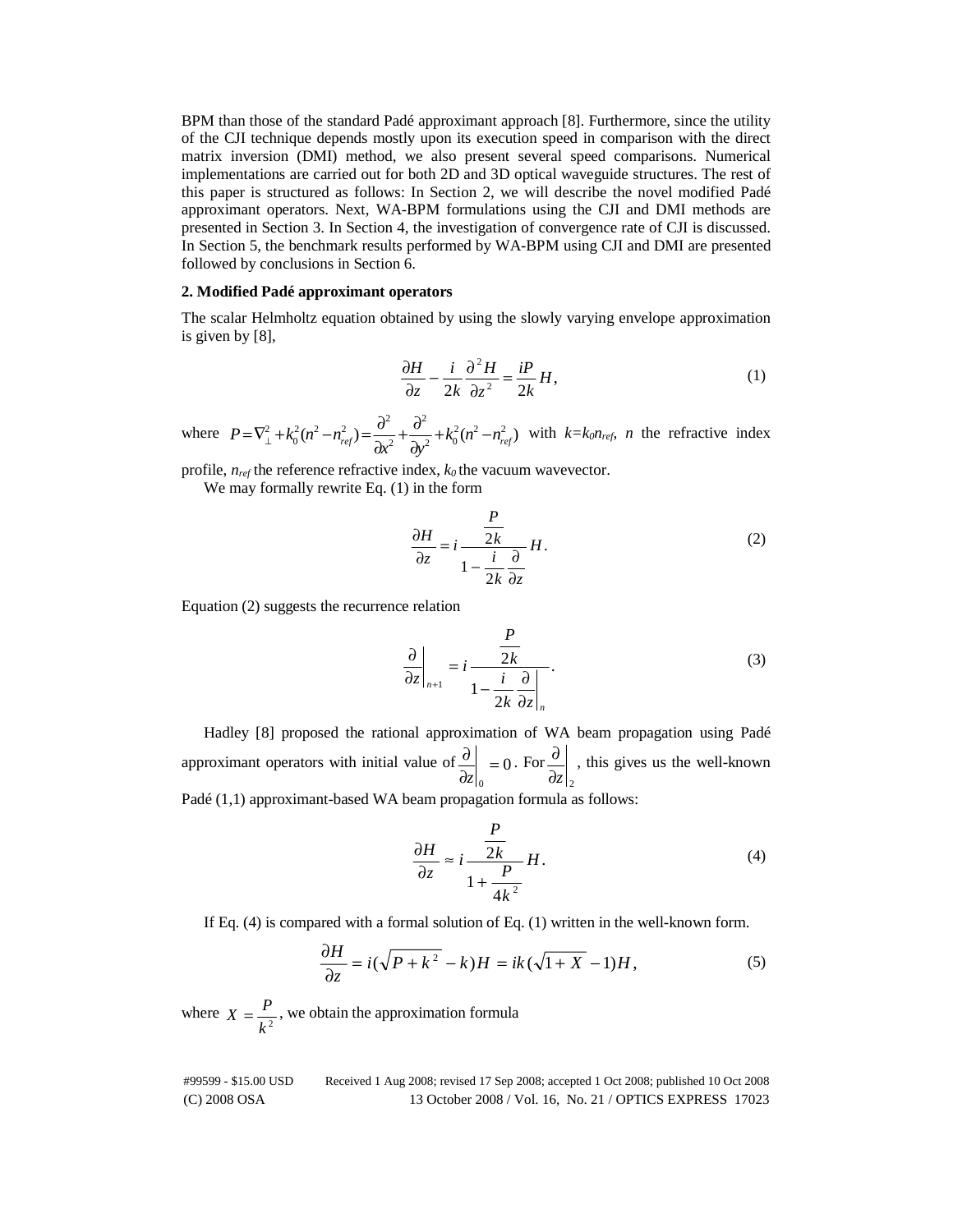$$
\sqrt{1+X} - 1 \approx \frac{\frac{P}{2k^2}}{1 + \frac{P}{4k^2}} = \frac{\frac{X}{2}}{1 + \frac{X}{4}}.
$$
 (6)

Since the operator X has a real spectrum, it is useful to consider the approximation of  $\sqrt{1+X}$  −1 by the Padé approximant propagation operator. Figure 1 shows the absolute value of  $\sqrt{1+X}$  −1 and its first-order Padé approximant called Hadley (1,1) as a function of X.

However, as the denominator of Hadley (1,1) gradually approaches zero, its absolute value approaches  $\infty$  as can clearly be seen in Fig. 2. Physically this means that the standard Padé approximant incorrectly propagates the evanescent modes.

To circumvent this problem we propose a modified Padé approximant operator. First of all, following [12], by multiplying both sides of Eq. (2) with  $-\frac{i}{k}$ , we obtain

$$
-\frac{i}{k}\frac{\partial}{\partial z} = \frac{\frac{P}{k^2}}{2 - \frac{i}{k}\frac{\partial}{\partial z}}.
$$
 (7)

We may rewrite Eq. (7) as follows

$$
f(X) = \frac{X}{2 + f(X)},\tag{8}
$$

where  $k$   $\partial z$  $f(X) = -\frac{i}{x}$ ∂  $(X) = -\frac{i}{i} \frac{\partial}{\partial x}$ .

Eq. (8) suggests the recurrence relation

$$
f_{n+1}(X) = \frac{X}{2 + f_n(X)} \quad \text{for } n = 0, 1, 2, \dots
$$
 (9)

Y. Y. Lu [12] has proved that Eq. (9) can provide a good approximation to  $\sqrt{1+X}$  –1 with the initial value of  $(10)$ 

$$
f_0(X) = i\beta \quad \text{where} \quad \beta > 0.
$$

Subsequently, we use this fact to go back to the original recurrence relation (3) and construct modified Padé approximant operators by using a different initial value  $\int \frac{\partial}{\partial z} \Big|_0 = -k\beta$  $\boldsymbol{0}$ . For  $\partial z\vert_{2}$  $\partial$  the first-order modified Padé(1,1) approximant operator is given as follows:

$$
\frac{\partial H}{\partial z} \approx i \frac{\frac{P}{2k}}{1 + \frac{P}{4k^2(1 + \frac{i\beta}{2})}} H,
$$
\n(11)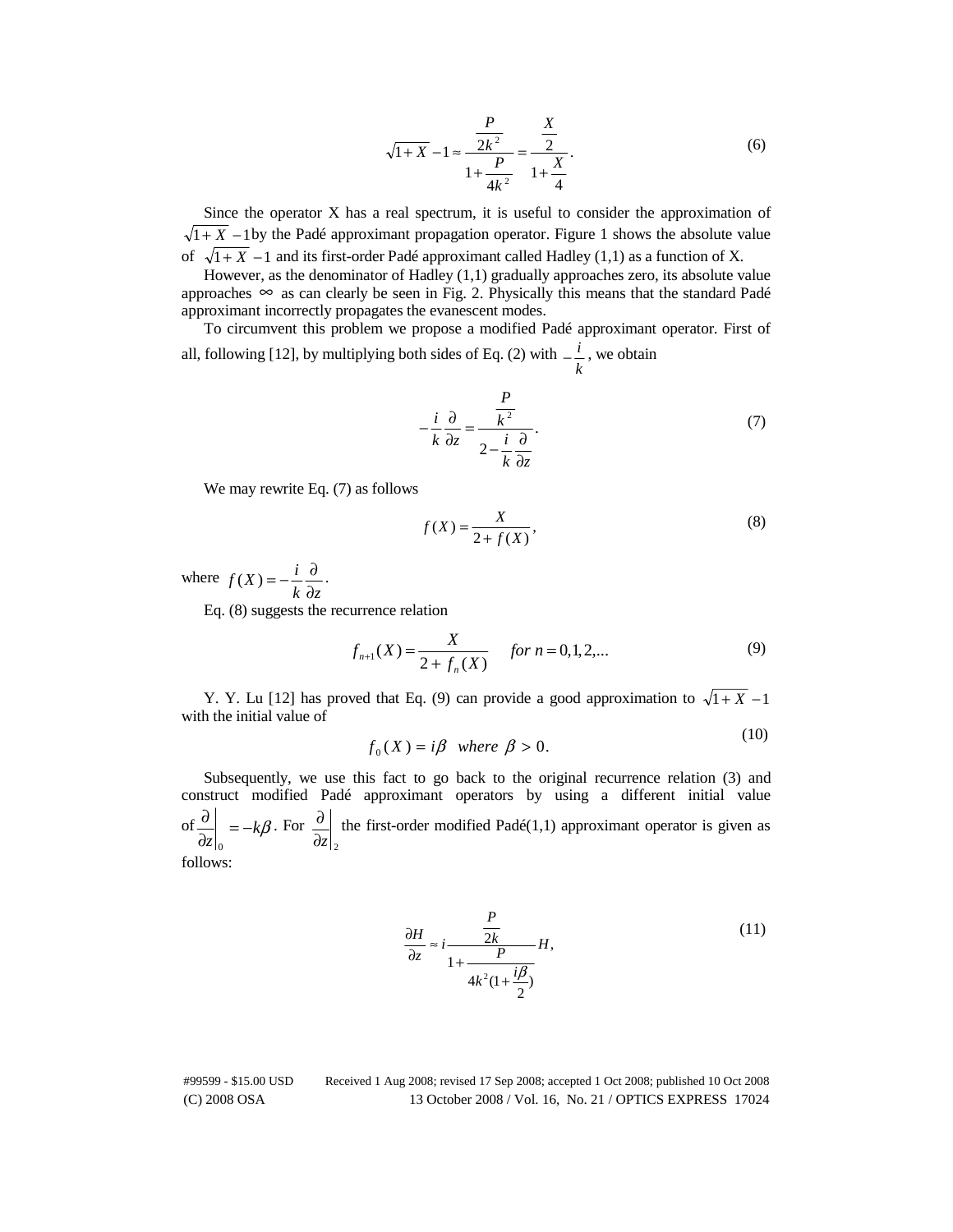The absolute value of the modified Padé(1,1) approximant of  $\sqrt{1+X}$  –1 is also depicted in Fig. 1. It is seen that our modified Padé approximant operator (with  $\beta=2$ ) allows more accurate approximations to the true Helmholtz equation than the standard Padé approximant operator. Furthermore, the standard rational Padé approximant incorrectly propagates the evanescent modes as their denominator gradually approaches zero while the modified Padé approximant gives the waves propagating in the evanescent region the desired damping as clearly seen in Fig. 2.



Fig. 1. The absolute values of  $(1+X)^{1/2}$ -1 (solid line), its first-order standard Padé approximant  $(X/2)/(1+X/4)$  (solid line with circles) and modified Padé approximant  $(X/2)$  $(1+X/\{4(1+i\beta/2)\})$  (dotted line).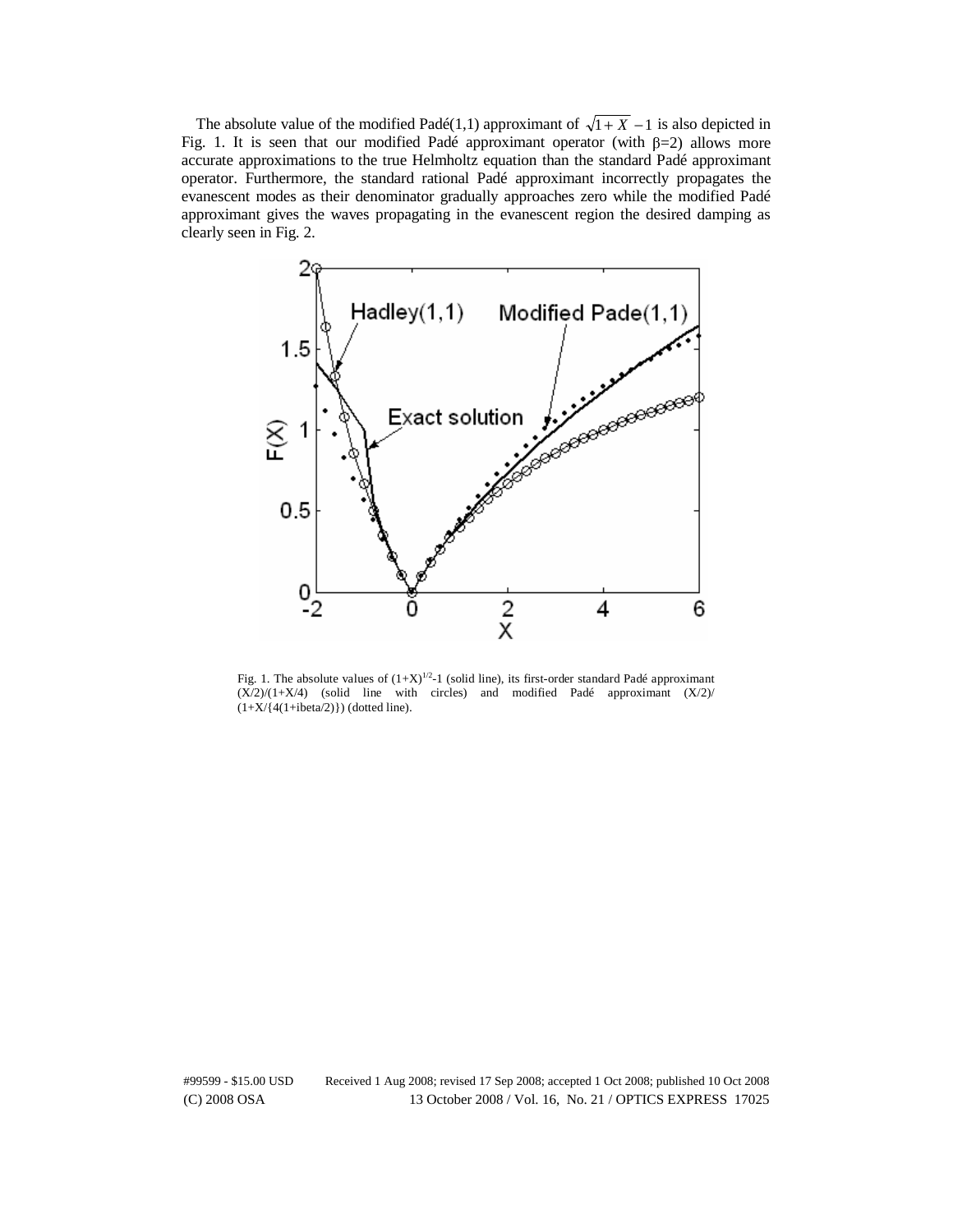

Fig. 2. The absolute value of  $(1+X)^{1/2}-1$  (solid line), the first-order standard  $(X/2)/(1+X/4)$ (solid line with circles) and modified  $(X/2)/(1+X/\{4(1+i\beta)^2\})$  (dotted line) Padé approximant of  $(1+X)^{1/2}-1$  with respect to X.

## **3. WA-beam propagation formulation**

## *3.1 Basic equation*

By using the modified  $Pad(1,1)$  approximant, the 3D semivectorial WA beam propagation equation can be written as follows [13]:

$$
(1 + \xi P)\phi^{n+1} = (1 + \xi^* P)\phi,
$$
\n(12)

where *k*  $i\Delta z$  $4k^2(1+i\beta/2)$  4 1  $\zeta = \frac{1}{4k^2(1+i\beta/2)} - \frac{i\Delta z}{4k}$ ,  $\xi^*$  the complex conjugate of  $\xi$  and  $\Delta z$  the propagation step.

## *3.2. WA-BPM using CJI*

By dividing both sides of Eq. (12) by  $\xi$ , it may be written as an inhomogeneous Helmholtz equation

$$
(\nabla_{\perp}^{2} + k_0^{2} (n^{2} - n_{\text{ref}}^{2}) + \frac{1}{\xi}) \phi^{n+1} = (\frac{\xi^{*}}{\xi} P + \frac{1}{\xi}) \phi^{n}, \qquad (13)
$$

or

$$
(\nabla_{\perp}^{2} + k_0^2 (n^2 - n_{ref}^2) + 4k_o^2 n_{ref}^2) \frac{1 + (1 + k^2 \beta \Delta z / 2) \beta / 2 + ik \Delta z}{\left(1 + k^2 \beta \Delta z / 2\right)^2 + k^2 \Delta z^2} \rho^{n+1} = source \ term \,. \tag{14}
$$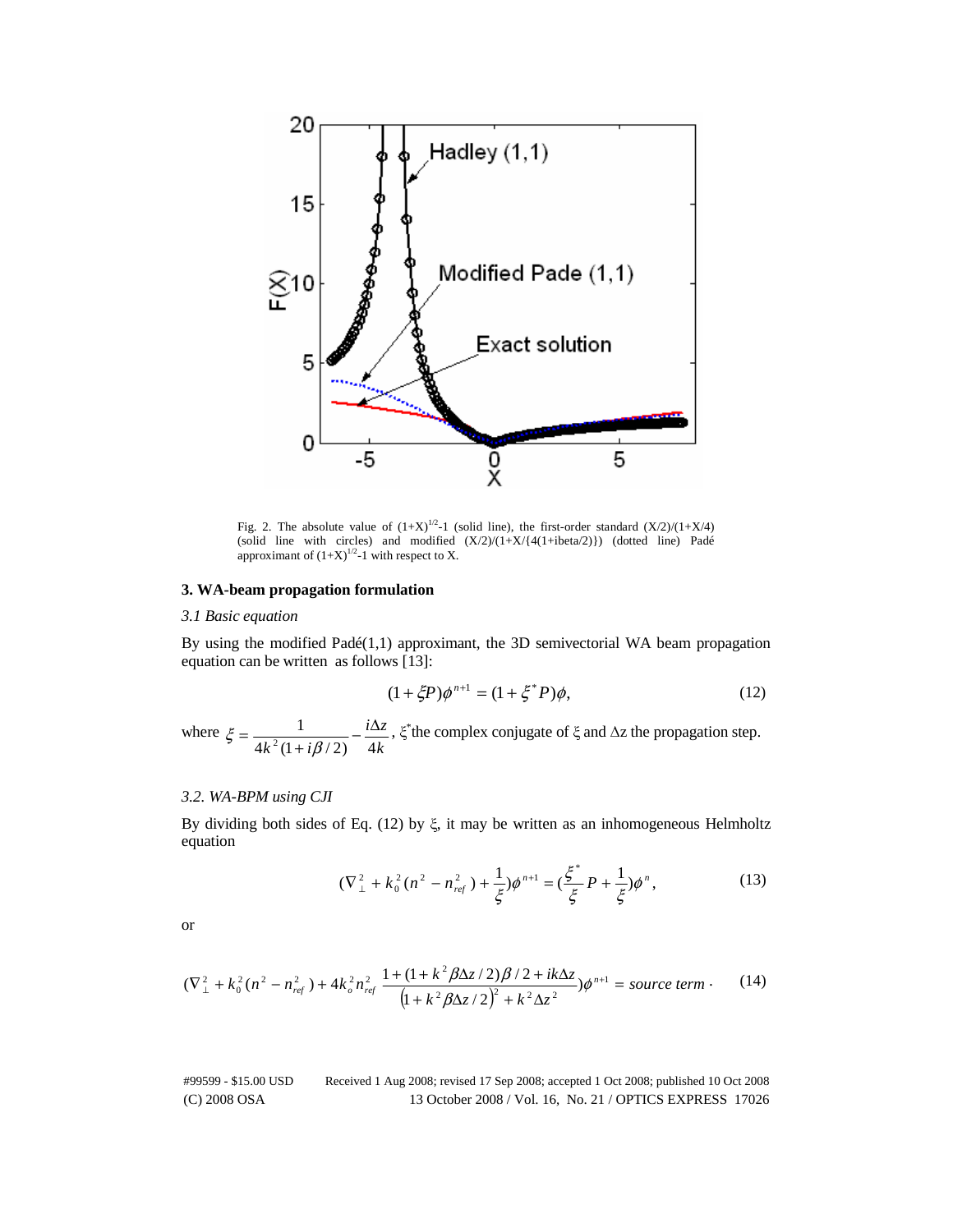Thus the beam propagation can be cast as a 2D Helmholtz equation with source term in an effective medium with loss of  $\left(1+k_0^{\,2}n_{\it ref}^{\,2}\,\beta\Delta z\,/\,2\right)^{\!2}+k^{\,2}\Delta z^{\,2}$  $\int_{0}^{2} n_{ref}^{2} \frac{k\Delta z}{\left(1 + k_{0}^{2} n_{ref}^{2} \beta \Delta z / 2\right)}$ 4  $k_0^2 n_{\text{ref}}^2 \beta \Delta z / 2 \right)^2 + k^2 \Delta z$  $k_0^2 n_{\text{ref}}^2$  *k* $\Delta z$ *ref*  $\int_{0}^{ref} (1 + k_0^2 n_{ref}^2 \beta \Delta z / 2)^2 + k^2 \Delta z$ Δ  $\beta$ Δ . This loss is high for a

typical choice of  $k\Delta z$ . This is a condition that favors rapid convergence for the CJI method.

#### *3.3 WA-BPM using DMI*

By discretizing Eq. (13), we find that

$$
A_{n+1}\phi_{i+1,j}^{n+1} + B_{n+1}\phi_{i-1,j}^{n+1} + C_{n+1}\phi_{i,j}^{n+1} + D_{n+1}\phi_{i,j-1}^{n+1} + E_{n+1}\phi_{i,j+1}^{n+1}
$$
  
=  $A_n\phi_{i+1,j}^n + B_n\phi_{i-1,j}^n + C_n\phi_{i,j}^n + D_n\phi_{i,j-1}^n + E_n\phi_{i,j+1}^n$ . (15)

where

$$
A_{n+1} = B_{n+1} = \frac{1}{\Delta x^2}, \qquad D_{n+1} = E_{n+1} = \frac{1}{\Delta y^2},
$$
  
\n
$$
C_{n+1} = k_o^2 (n^2 - n_{ref}^2) + \frac{1}{\xi} - 2(\frac{1}{\Delta x^2} + \frac{1}{\Delta y^2}),
$$
  
\n
$$
A_n = B_n = \frac{\xi^*}{\xi} \frac{1}{\Delta x^2}, \qquad D_n = E_n = \frac{\xi^*}{\xi} \frac{1}{\Delta y^2},
$$
  
\n
$$
C_n = \frac{\xi^*}{\xi} \left( k_0^2 (n^2 - n_{ref}^2) + \frac{1}{\xi^*} - 2(\frac{1}{\Delta x^2} + \frac{1}{\Delta y^2}).
$$
\n(16)

Actually, the coefficients in Eq. (16) are the same as the result when applying Hoekstra's scheme to the 3D wave equation [10]. Eq. (15) is an  $M<sup>2</sup>$  by  $M<sup>2</sup>$  matrix equation for an M by M mesh grid. However, each row of the coefficient matrix has no more than five non-zero values. As a result, this sparse matrix equation can be efficiently solved using various methods [3]. In our calculations, the sparse matrix solver-UMFPACK package has been used [14].

## **4. Convergence studies of CJI**

In this section, we investigate the convergence rate of the CJI method for 3D WA-BPM based on the modified Padé(1,1) approximant and Hadley(1,1). We simulate the propagation of a 3D Gaussian beam through a symmetric Y-branch waveguide. The structure parameters of the Ybranch waveguide are the same as in [17] with  $d_1 = 2 \mu m$  and  $d_2 = 1 \mu m$ . In Fig. 3 we show that the CJI method converges faster with WA-BPM based on the modified Padé(1,1) approximant than those of Hadley $(1,1)$ . However, it suffers from the fact that the iteration count between two successive 2D cross sections increases throughout the propagation direction. To overcome this problem we propose the use of a perfectly matched layer (PML), which can absorb incident radiation without any additional parasitic reflections, regardless of wavelength, incident angle or polarization as boundary conditions [15-16]. It is seen that the CJI technique becomes more stable with the use of a PML as shown in Fig. 3.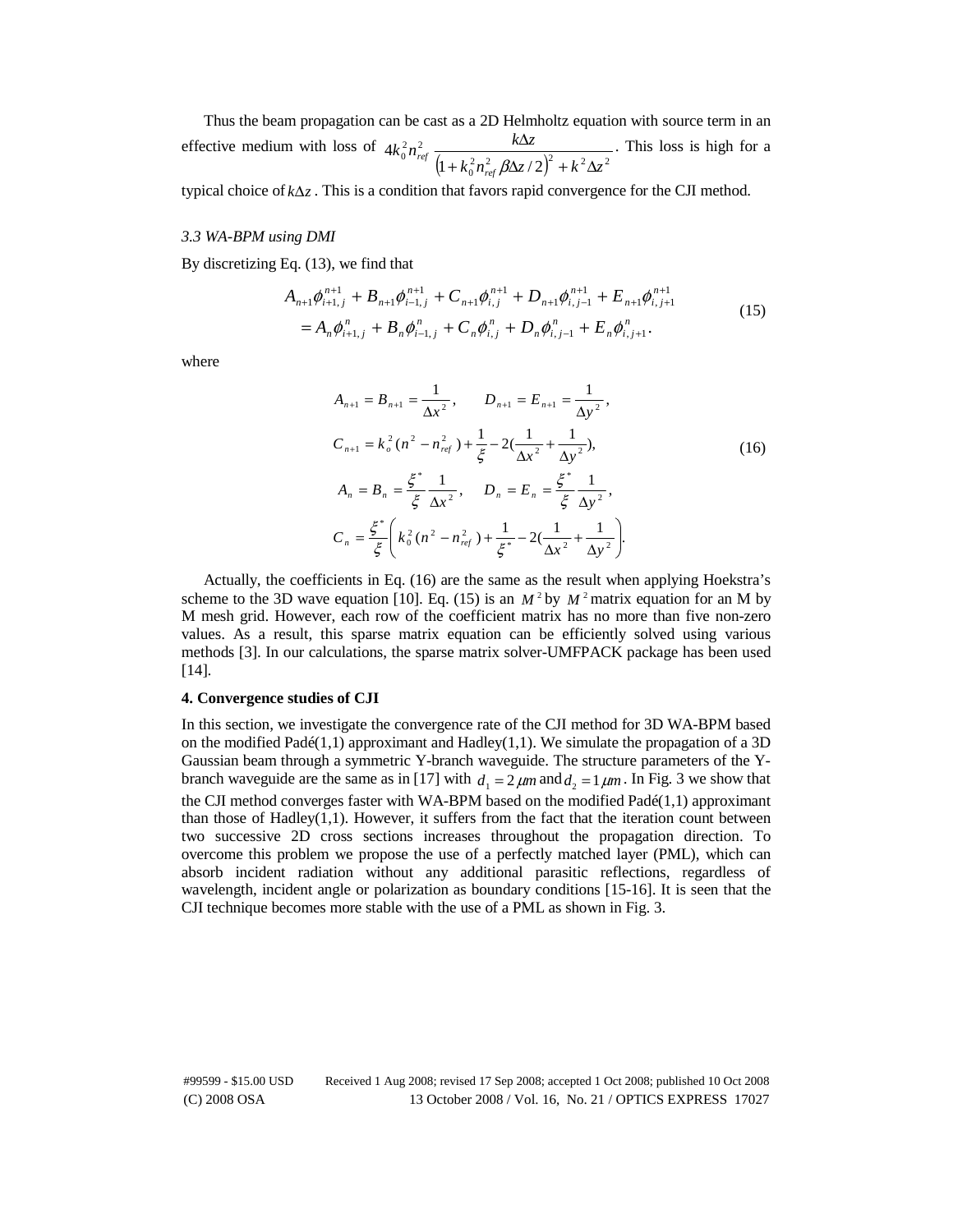

Fig. 3. The iteration count per propagation step for propagation through a symmetric Y-branch waveguide obtained using the CJI method for standard Padé approximant-based WA BPM without (1) and with (2) PML and the CJI method for the modified Padé without (3) and with (4) PML. (um is defined as  $\mu$ m)

#### **5. Benchmark results**

We now employ the WA-BPM using the new CJI and the traditional DMI methods to perform benchmark tests on both 2D and 3D optical waveguide structures. The simulations were all run on a notebook PC using Matlab. For the 2D case, we consider a 10-degree tilted waveguide [7] and Y-branch waveguide [17]. In the tilted waveguide the fundamental mode for the slab of width  $w=0.2\mu$ m is propagated through 30 $\mu$ m at wavelength  $\lambda=1.55\mu$ m in a medium of refractive index n=3.4 with the propagation step size of  $\Delta z=0.1\mu$ m. With a very strict propagation error tolerance of  $10<sup>-9</sup>$  the CJI method only took 84.8 seconds, whereas the DMI method took 296.5 seconds.

In the Y-branch waveguide the parameters needed for calculation are the same as in [17]. With a small propagation step size  $\Delta z = 0.01 \mu m$  (requiring frequent matrix inversion) the DMI method performed the propagation in 1414.8 seconds while the CJI method took only 584.1 seconds. It is obvious that for these 2D waveguide structures the CJI method is faster than DMI.

For the 3D case, we consider Gaussian beam propagation in a straight rib waveguide [18- 19] and guided-mode propagation in a Y-branch rib waveguide. The width and height of the straight rib waveguide are  $w=2\mu m$  and  $h=1.1\mu m$ , as seen in Fig. 4 of [19]. The guiding core has an index  $n_f=3.44$  and a thickness  $t=0.2\mu m$  while the refractive index of substrate and cover is n<sub>s</sub>=3.4 and n<sub>c</sub>=1, respectively. The Gaussian beam with a waist radius  $w_0=0.3 \mu m$  has been injected into the rib waveguide at wavelength  $\lambda = 1.55 \mu m$ . Due to the large memory required for DMI, the small computational window of  $2x2\mu m$  is discretized with a grid size of  $\Delta x=$  $\Delta y = 0.1 \mu m$ , and the short path length of  $2 \mu m$  is discretized with a propagation step size <sup>Δ</sup>z=0.1*µm*. The resulting runtime of DMI is 177.9 seconds while runtime for CJI is only 4.7 seconds.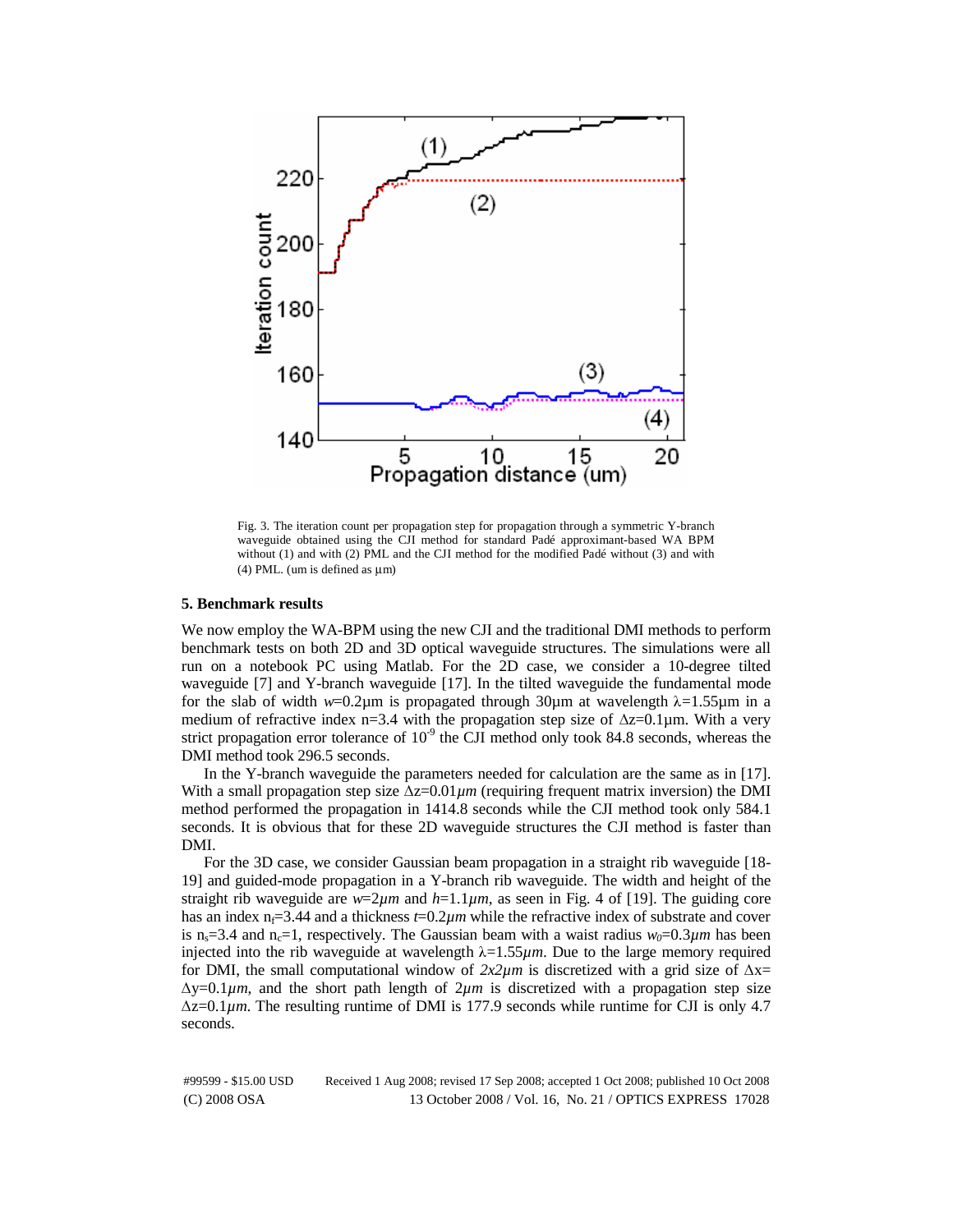For a Y-branch, the initial rib waveguide is split into two 5-degree tilted waveguides as shown in Fig. 4. The longitudinal dimension is  $h_1=1 \mu m$ . The other structure parameters are the same as the above straight rib waveguide. The fundamental TE mode of the ridge waveguide of width *w*=2*µm* at 1.55*µm* wavelength is used as the excited field at z=0. The propagation step size is  $\Delta z = 0.1 \mu m$ . The field pattern at  $z = 3 \mu m$  calculated by DMI and CJI are depicted in Fig. 5(a) and 5(b), respectively. Due to the high effective loss in the propagation medium the complex Jacobi method performed the propagation in only 5.9 seconds while DMI required 268.9 seconds.

Table 1. Quantitative comparison of runtimes of the direct matrix inversion and the complex Jacobi iteration for WA beam propagation in waveguide (WG) structures

| Structure | חי        |            | 3D              |              |
|-----------|-----------|------------|-----------------|--------------|
|           | Tilted WG | Y-junction | Straight rib WG | Y-branch rib |
| Method    |           | WG         |                 | WG           |
| DMI       | 296.5 s   | 1414.8 s   | 177.9 s         | 268.9 s      |
|           | 84.8 s    | 584.1 s    | 4.7 s           | 5.9 s        |

Table 1 shows the performance of the two methods for the optical waveguide structures chosen here. It is clearly seen that the runtime of the iterative method is substantially lower than that of the DMI method. For large problems requiring very large storage space and also for structures with a long path length with small propagation step size that require frequent matrix inversions, the DMI technique is numerically very intensive. In contrast, for typical choices of *k*Δ<sup>z</sup> the CJI technique offers rapid convergence and shorter runtimes.



Fig. 4. Y-branch optical rib waveguide